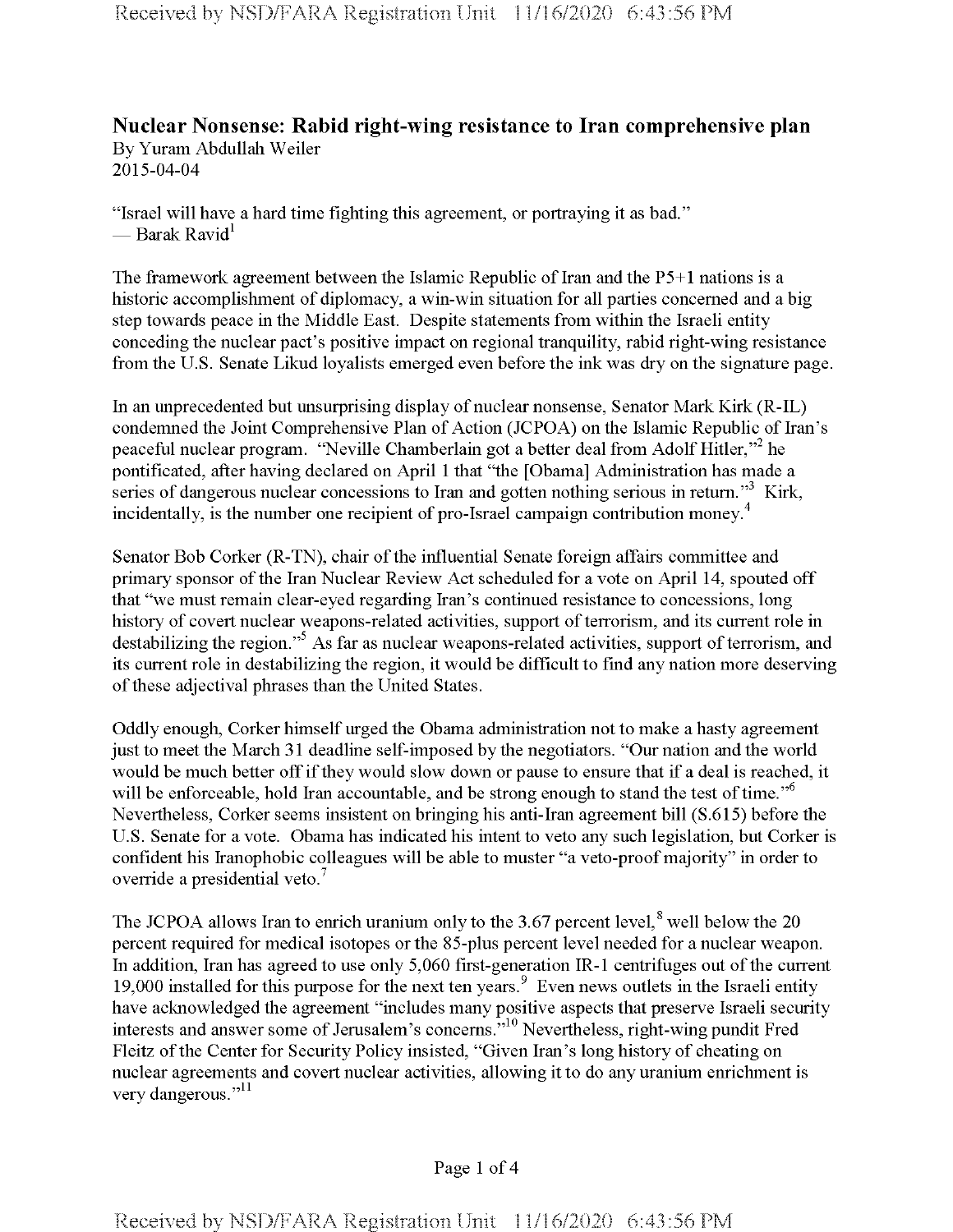Other so-called experts on Iran are even more vehemently opposed to the framework nuclear agreement. One such doyen is Clare Lopez, a former CIA operations officer and rabid rightwing war hawk, who has intimated that Iran was involved in the September 11, 2001 attacks and thus "has the blood of thousands of Americans on its hands." Referring to any agreement with Iran as "another worthless piece of paper" and an imaginary entity called the "Iran Lobby," Lopez insisted that Iran's objective is to "obtain official American cooperation for Iranian hegemony in the Persian Gulf region and power projection beyond—hegemony, it seems increasingly likely, that will be assured by nuclear weapons." Moreover, Lopez alleges that "despite Iran's obvious intent to do lethal harm ... the Iran Lobby advances steadily on Tehran's objectives."<sup>12</sup> Clearly, Lopez's histrionics are nuclear nonsense of the first order.

And then there is Israeli entity prime minister Netanyahu, who at the head of the pugnacious pack of Iranophobes, now insists "Any final deal must include a clear and unambiguous Iranian recognition of Israel's right to exist." Continuing his rant, the Zionist leader shrieked, "Such a deal paves Iran's path to the bomb,"13 which, according to Zionist regime mouthpiece Marc Regev, is Iran's "single goal."14 Contradicting these distorted views, Seif Da'na, a sociology professor at the University of Wisconsin-Parkside, remarked, "An Iranian nuclear bomb - one that belongs to the world of imagination, according to most experts  $-$  does not even constitute a threat to Israel, let alone the US." $15$ 

Given that the "Iranian bomb" is a figment of Netanyahu's imagination, as is the "Iranian threat" to the still mighty U.S. imperium, what is the fear of these rabid reactionaries over a framework nuclear deal? Rather than a fanciful Iran-Lausanne-Yemen axis,<sup>16</sup> Professor Da'na explained that Netanyahu's real concern is Iran's competitive regional status and rising power, which threatens the Zionist regime's exclusive Middle East hegemony. Likewise in a post-deal Middle East, the Israeli regime will not be able to constantly cast Iran in the role ofthe regional pariah, and Zionist leaders would be forced to confront two long outstanding issues: First, admitting that it has an illegal nuclear weapons program outside the scope of any IAEA inspection and oversight; and second, acknowledging the longstanding Palestinian refugee dilemma along with its illegal occupation of Palestinian territories.<sup>17</sup>

Netanyahu and his U.S. congressional cadre are not alone in their opposition to rapprochement between the U.S. and Iran; Saudi Arabia's king Salman and other "moderate" Arab leaders have expressed their reservations as well. Much in the same way that Israeli leaders see themselves surrounded by "Arab" threats, the Saudi royals perceive themselves to be surrounded by "Iranian" threats, <sup>18</sup> which has led to a Saudi invasion of Bahrain and now, Yemen. Similarly, Saudi perceptions of Iranian influence in Syria have resulted in Riyadh's support of a proxy war using takfiri terrorists in an attempt to overthrow the administration of President Bashar al-Assad.

Despite Obama's assurances "reaffirming U.S. full commitment to sustain Saudi Arabia's capabilities to defend itself," and king Salman's public platitudes of "hope to reach a final and mandatory accord conducive to consolidating regional as well as international security and stability,"<sup>19</sup> the Saudis privately admit their fear of Iran and have reportedly decided to go after the A-bomb for themselves. According to former U.S. ambassador Mark Wallace, "The Saudi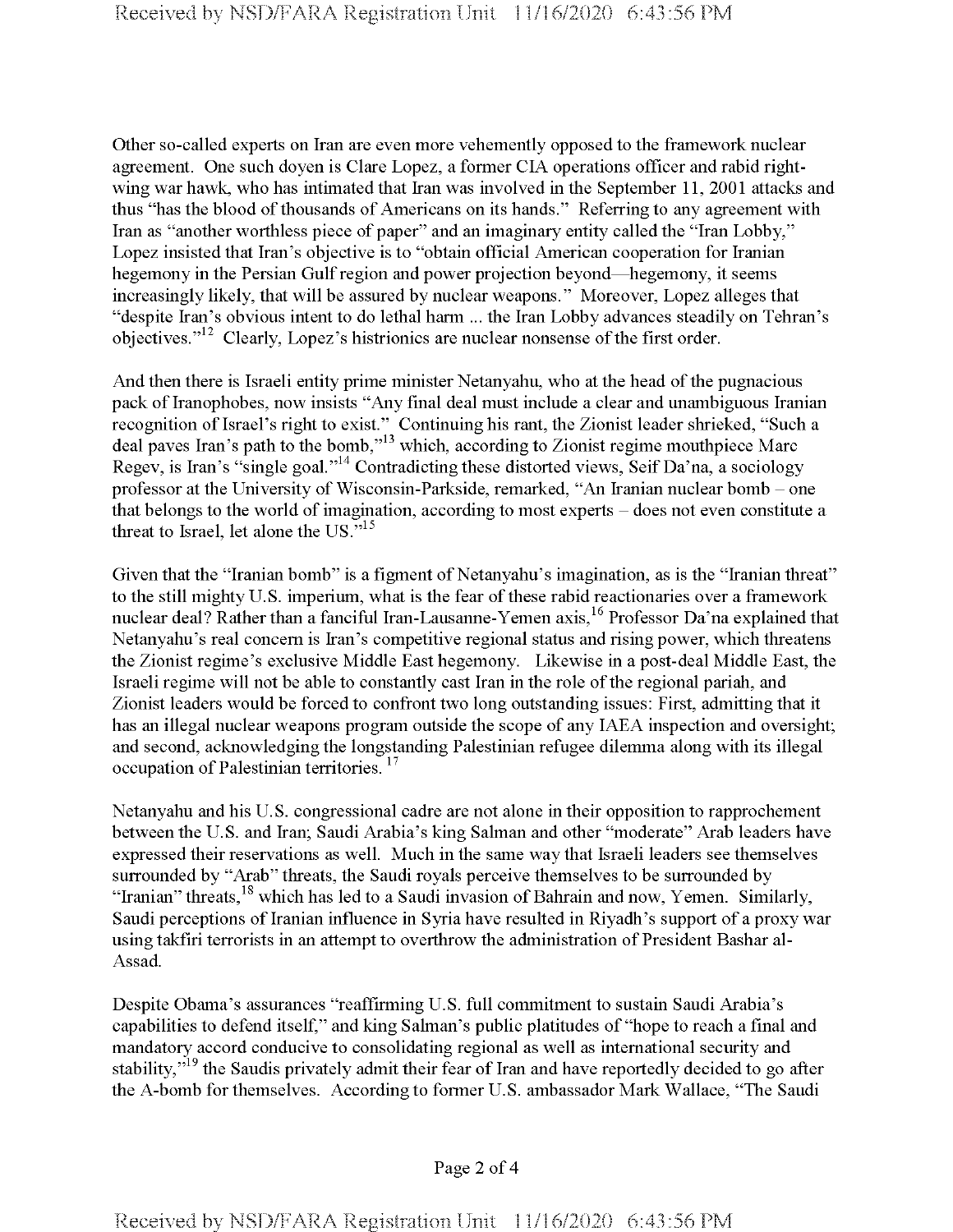Arabian leadership has said that Saudi Arabia will go nuclear," adding, "That may be as easy as paying for and taking delivery of a bomb from Pakistan,"<sup>20</sup> sixty percent of whose nuclear program was funded by the Saudi monarchy according to western intelligence sources.<sup>21</sup>

Part of the arrangement for funding Pakistan's nuclear weapons program involved an option for the Saudis to purchase quickly five or six nuclear warheads should the security situation in the Persian Gulf region deem such action advisable.<sup>22</sup> Given the worrisome extent of the Riyadh regime's aggressions in Yemen, Bahrain and Syria, and that it already has an arsenal of mediumrange ballistic missiles, Saudi Arabia appears to be a phone call away from the nuclear breakout threshold. Saudi ambassador to the United States Adel Al-Jubeir declined to confirm or deny allegations concerning Riyadh's nuclear ambitions. $^{23}$ 

Attempting to conciliate the crazed cacophony of criticism over the framework agreement, Obama harshly emphasized in his weekly address that "Iran will face more inspections than any other country in the world. ... So this deal is not based on trust, it's based on unprecedented verification.<sup>5,24</sup> And in case the message to Iran was not crystal clear, the Pentagon has unveiled a 30,000 pound "bunker buster" bomb to ensure Iran is not tempted to "cheat" on the deal. Designed specifically to destroy heavily fortified underground nuclear facilities, the Massive Ordnance Penetrator  $(MOP)^{25}$  is no doubt intended not only as a Pentagon hedge against an abortive outcome to the nuclear talks, but also as a not-so-thinly-veiled threat against Iran.

The unceasing efforts exerted by Foreign Minister Mohammad Javad Zarif and his skilled staff to reach this historic accord with the  $P5+1$  demonstrate the ultimately peaceful objectives of the Islamic Republic of Iran and her leaders, whose cooperation throughout the negotiations stands in sharp contrast to the west's incessant intransigence and ante-upping antics. By diligence, sincerity and tenacity, Tehran's team has concluded a framework nuclear deal bringing much hope for enduring peace and stability in the Middle East and throughout the world.

## **Endnotes**

congress/interest/J5100/view/all%22?sort=asc&order=Amount.

<sup>1</sup> Barak Ravid, "Iran nuclear framework agreement: Not a bad deal," *Haaretz*, April 3, 2015, accessed April 3, 2015, http://www.haaretz.eom/news/diplomacy-defense/.premium-l.650355.

 $^{2}$  Niels Lesniewski, Twitter Post, April 2, 2015, 12:48 PM, accessed April 3, 2015,

https://twitter.com/nielslesniewski/status/583717692177195009.

<sup>3</sup> Mark Kirk, "Statement on Iran Nuclear Talks," Mark Kirk website, April 1, 2015, accessed April 3, 2015, http://www.kirk.senate.gov/?p=press\_release&id=1373.

<sup>4</sup> "Pro-Israel," *MapLight,* September 30, 2014, accessed April 3, 2015, http://maplight.org/us-

<sup>5</sup> Bob Corker, "Statement on Iran Nuclear Framework," Bob Corker website, April 2, 2015, accessed April 3, 2015, http://www.corker.senate.gov/public/index.cfm/news-list?ID=1d6a0e8d-4494-4f65-ad95-2bbacd535713.

<sup>&</sup>lt;sup>6</sup> Bob Corker, "Corker Urges Obama Administration and Negotiators Not to "Rush Headlong" into a Bad Deal with Iran," U.S. Senate Committee on Foreign Relations, March 29, 2015, accessed April 3, 2015,

http://www.foreign.senate.gov/press/chair/release/corker-urges-obama-administration-and-negotiators-not-to-rushheadlong-into-a-bad-deal-with-iran.

<sup>7</sup> Jordain Carney, "Senator: Iran bill will beat Obama veto," *The Hill*, March 20, 2015, accessed April 3, 2015, http://thehill.com/blogs/floor-action/senate/236485-senator-iran-bill-will-get-veto-proof-majority.

<sup>&</sup>lt;sup>8</sup> "Parameters for a Joint Comprehensive Plan of Action Regarding the Islamic Republic of Iran's Nuclear Program,"

U.S. State Department, April 2, 2015, accessed April 3, 2015, http://www.state.gov/r/pa/prs/ps/2015/04/240170.htm. <sup>9</sup> "Parameters for a Joint Comprehensive Plan of Action," ibid.

<sup>10</sup> Barak Ravid, ibid.